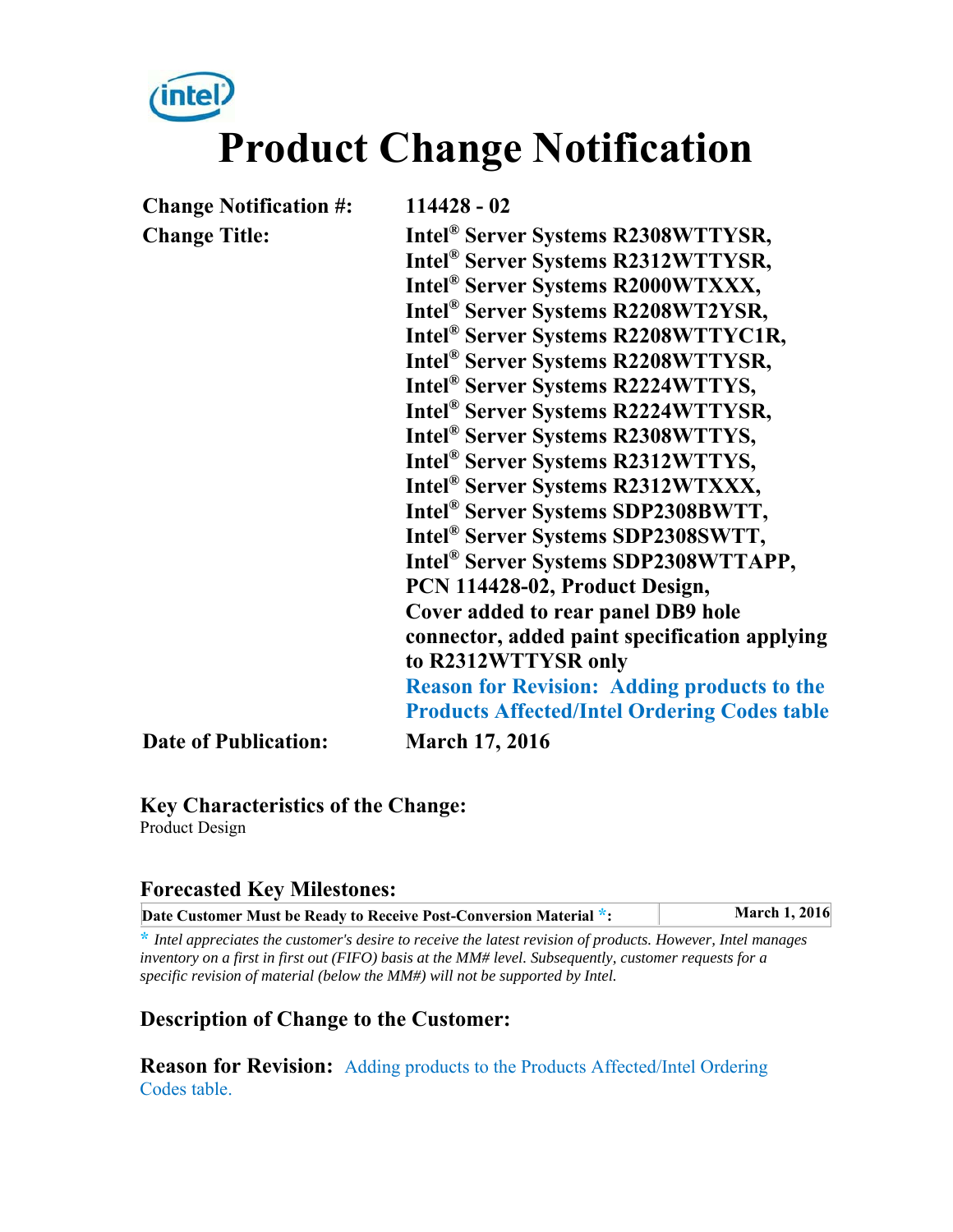Intel is implementing the following changes on the 2U Intel® Server Systems

- 1. Add paint specification to rack ears only for Intel® Server System R2312WTTYSR.
- 2. Add a new cover in the rear panel for the DB9 connector on 2U S2000WT systems.
	- a. Image 1 shows the DB9 rear panel hole that is going to be covered
	- b. Image 2 shows the DB9 rear panel hole after the cover is installed
	- c. Image 3 shows the DBA cover.



 **Image 1** "DB9 rear panel hole"



**Image 2** "DB9 rear panel hole with cover"



**Image 3** "DB9 cover"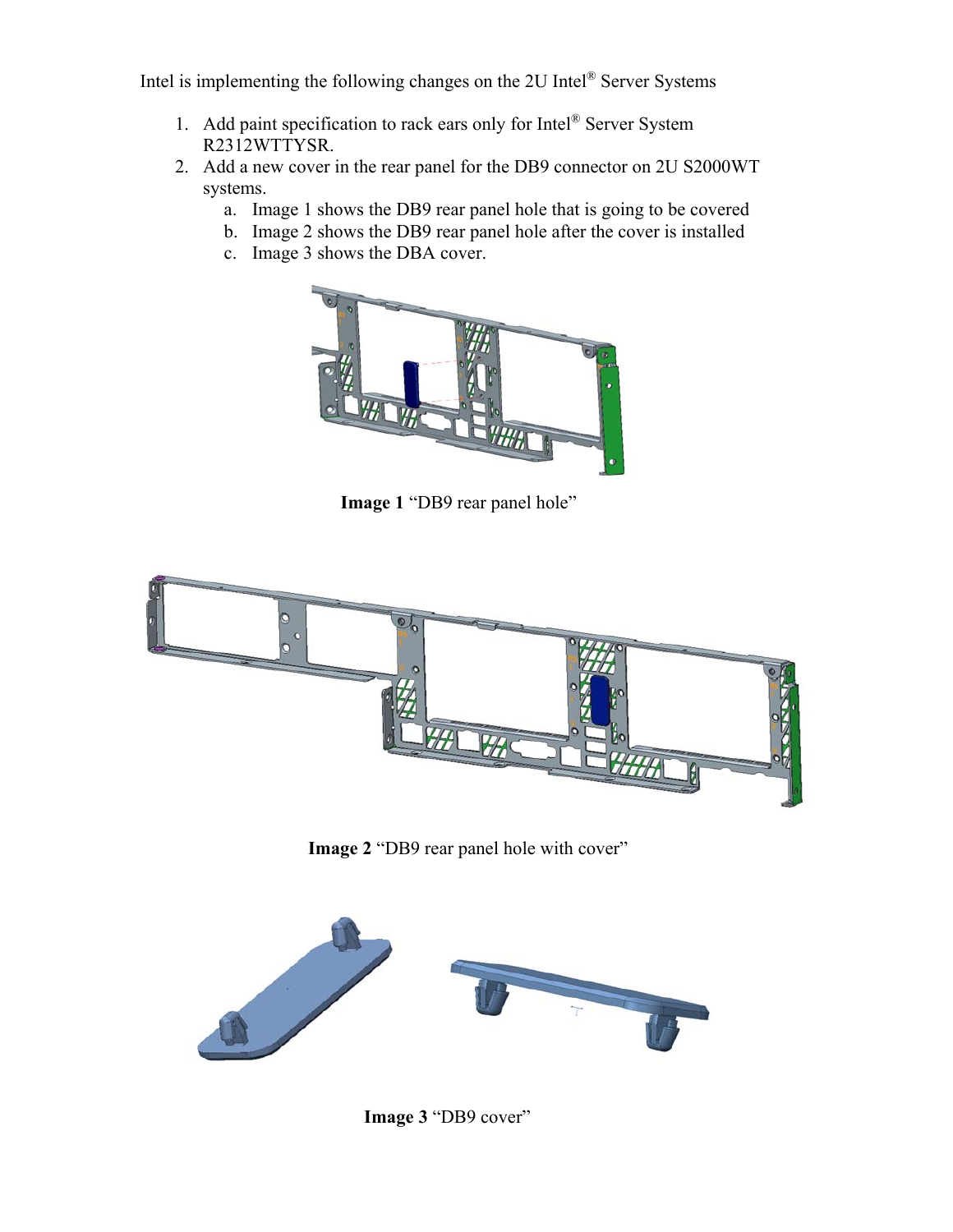#### **Customer Impact of Change and Recommended Action:**

Intel does not expect any impact to customers from these changes, but encourages customers to understand the change and determine the impact on their applications.

| <b>Product Code</b> | MM#    | <b>Pre-Change TA</b> | <b>Post-Change TA</b> |
|---------------------|--------|----------------------|-----------------------|
| R2312WTTYSR         | 943830 | J11495-002           | J11495-003            |
| R2308WTTYSR         | 943829 | J11493-002           | J11493-003            |
| R2000WTXXX          | 936021 | H46995-001           | H46995-002            |
| R2208WT2YSR         | 943827 | J11485-001           | J11485-002            |
| R2208WTTYC1R        | 943828 | J11487-001           | J11487-002            |
| R2208WTTYSR         | 943826 | J11484-001           | J11484-002            |
| R2224WTTYS          | 936037 | H46996-002           | H46996-003            |
| R2224WTTYSR         | 943831 | J11492-002           | J11492-003            |
| R2308WTTYS          | 936035 | H46990-002           | H46990-003            |
| R2312WTTYS          | 936036 | H46999-002           | H46999-003            |
| R2312WTXXX          | 936022 | H46998-002           | H46998-003            |
| SDP2308BWTT         | 942092 | H72148-001           | H72148-002            |
| SDP2308SWTT         | 942093 | H72162-001           | H72162-002            |
| SDP2308WTTAPP       | 939224 | H55019-001           | H55019-002            |

## **Products Affected / Intel Ordering Codes:**

## **PCN Revision History:**

| <b>Date of Revision:</b> | <b>Revision Number:</b> | <b>Reason:</b>                                                                    |
|--------------------------|-------------------------|-----------------------------------------------------------------------------------|
| February $26, 2016$      | 00                      | Originally Published PCN                                                          |
| February 29, 2016        | 01                      | Resending PCN                                                                     |
| March 17, 2016           | 02                      | Adding products to the Products<br><b>Affected/Intel Ordering Codes</b><br>table. |